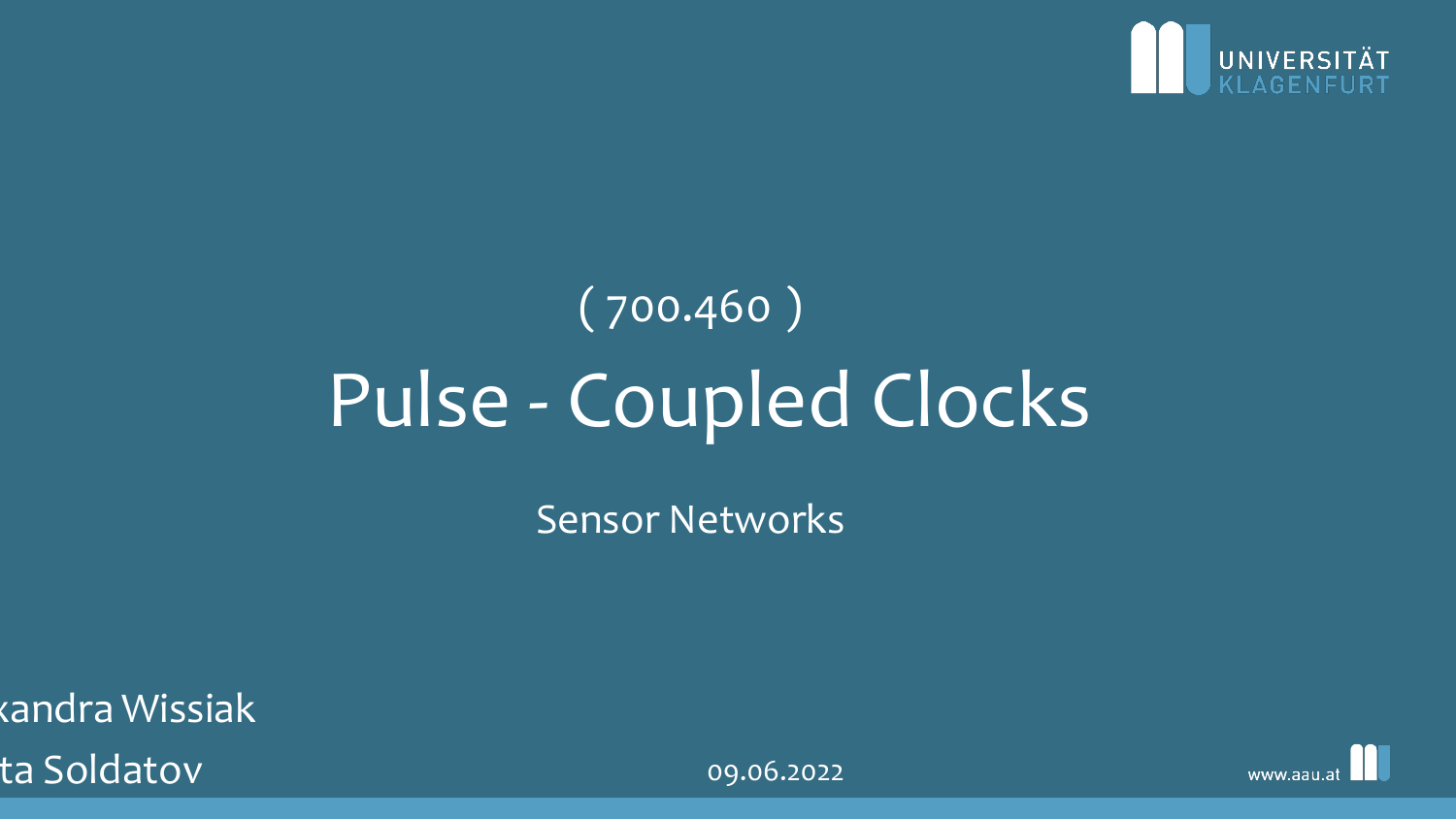### **What Is Synchronization?**





2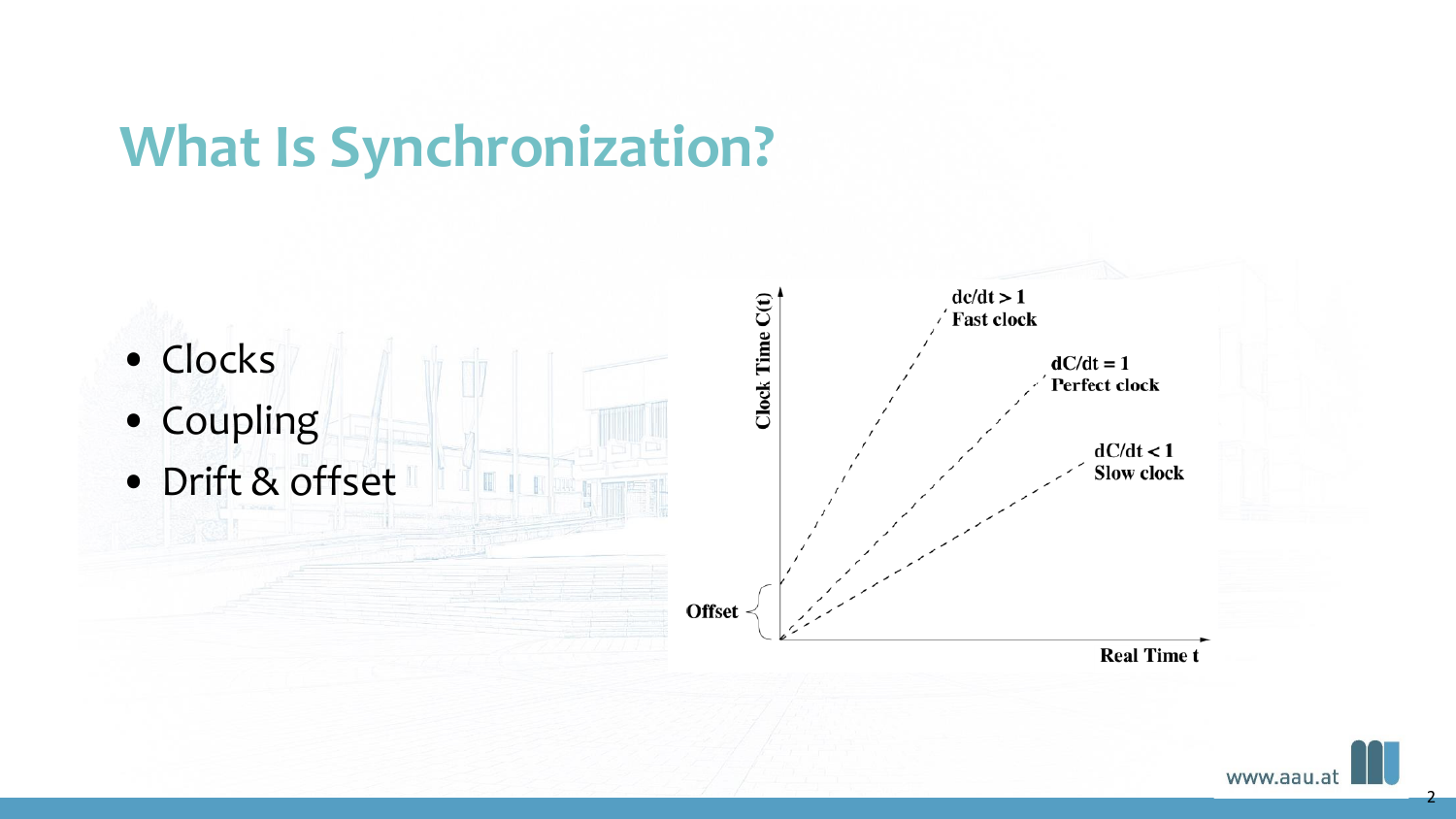

## **Synchronization Process**

#### **Packet Coupling**

- Time stamps
- PtP or Broadcast
- Two way message exchange
- RBS, LTS…
- Delays

#### **Pulse Coupling**

- Physical layer based
- Train of Waveforms
- Time of arrival
	- estimators
- Scalable

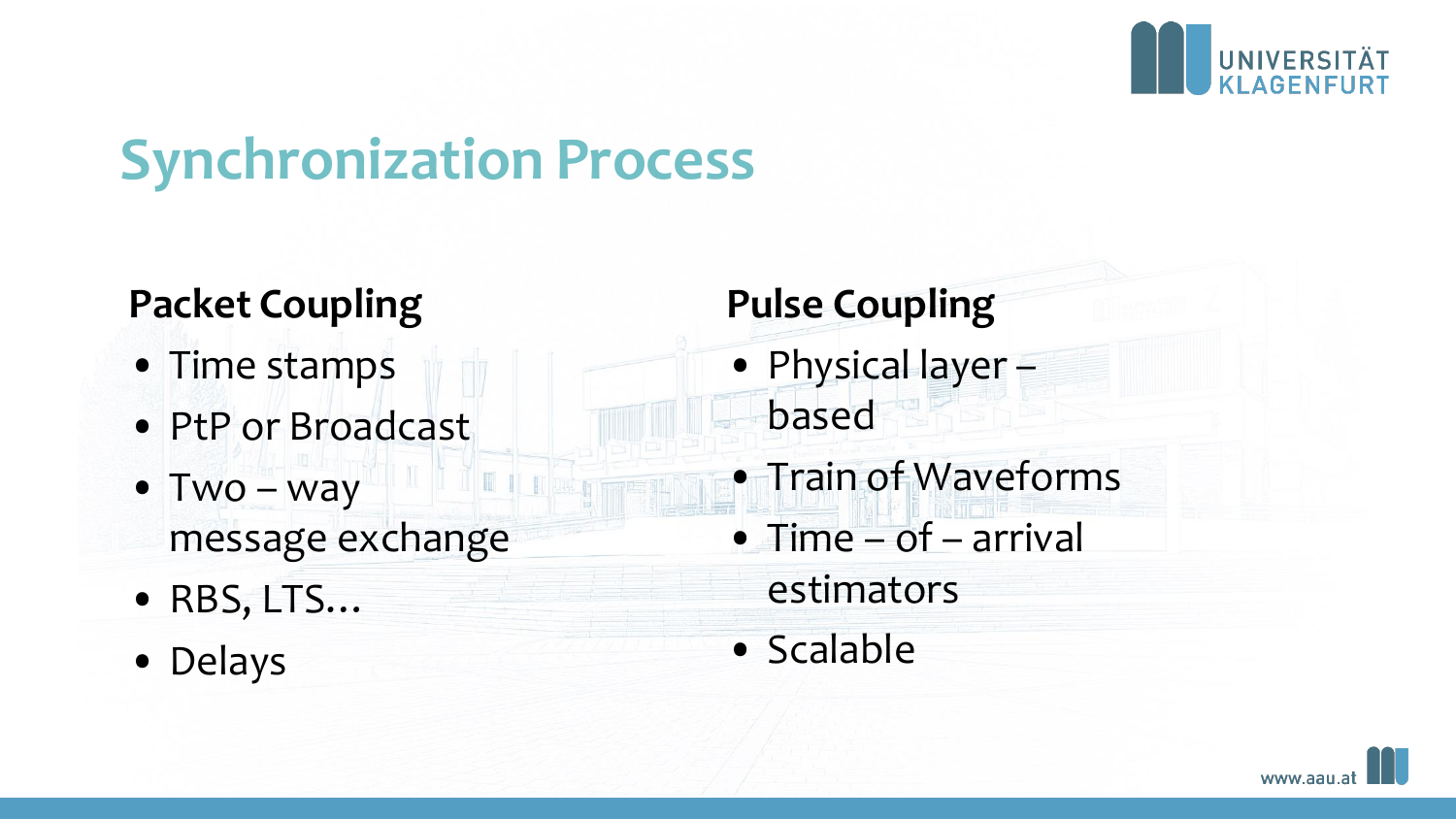

# **Pulse – Coupling Approaches**

Integrate – and – fire oscillators

- $x_i(t) = g(\varphi_i(t))$
- Monotonic growth
- Period =  $2\pi$ ; boundaries  $\{0;1\}$
- Phase adjustment
- Practical issues
- Lack of flexibility



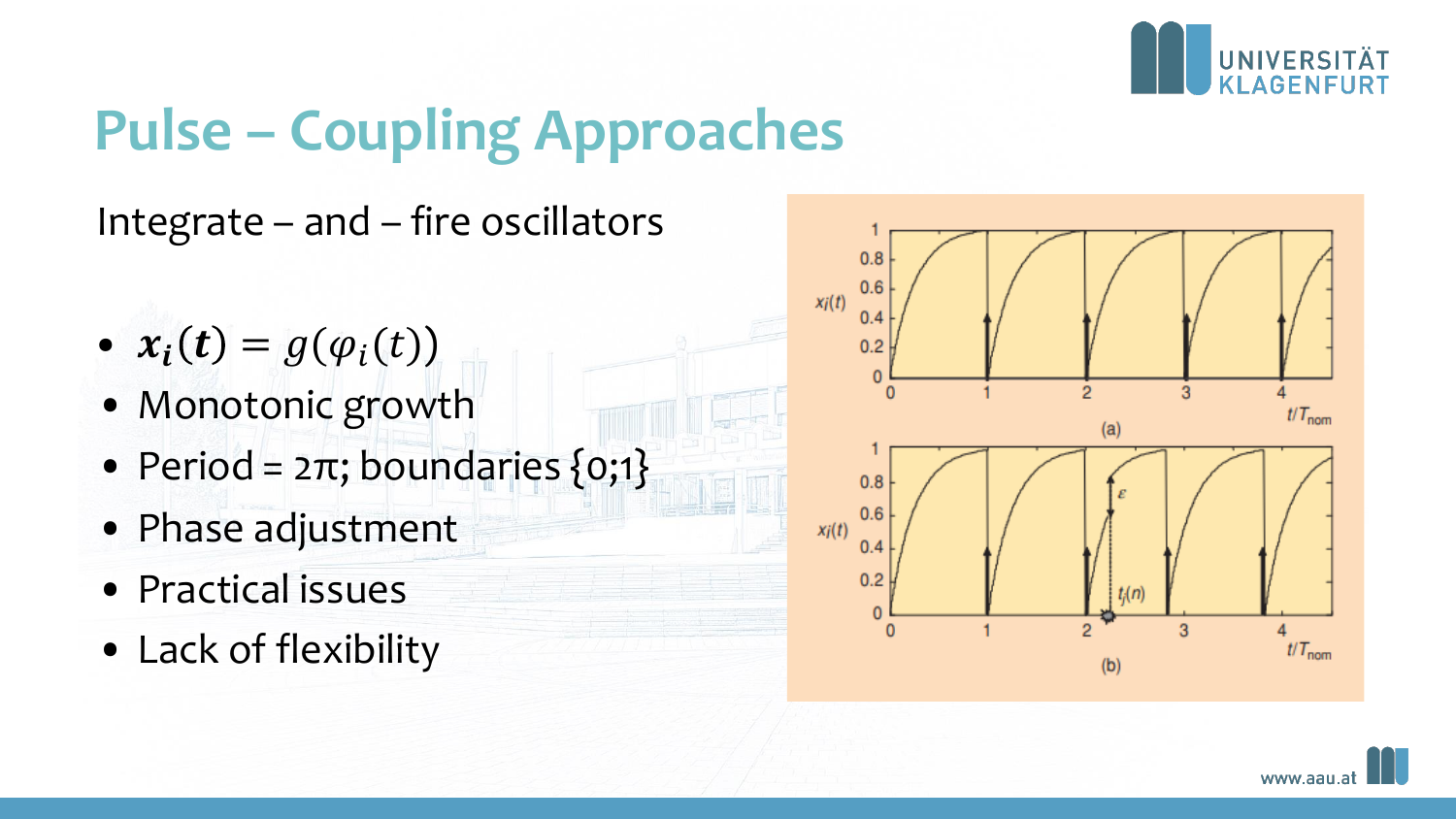

# **Pulse – Coupling Approaches (cont'd)**

*Distributed discrete time Phase Locked Loops (PLLs)*

- *Flexibility*
- *Time difference detector (TD)*
- *Exchange between neighboring nodes*
- *Pole in LF -> less mismatch phases*
- *LF brings stability*
- *LF increases computational complexity*



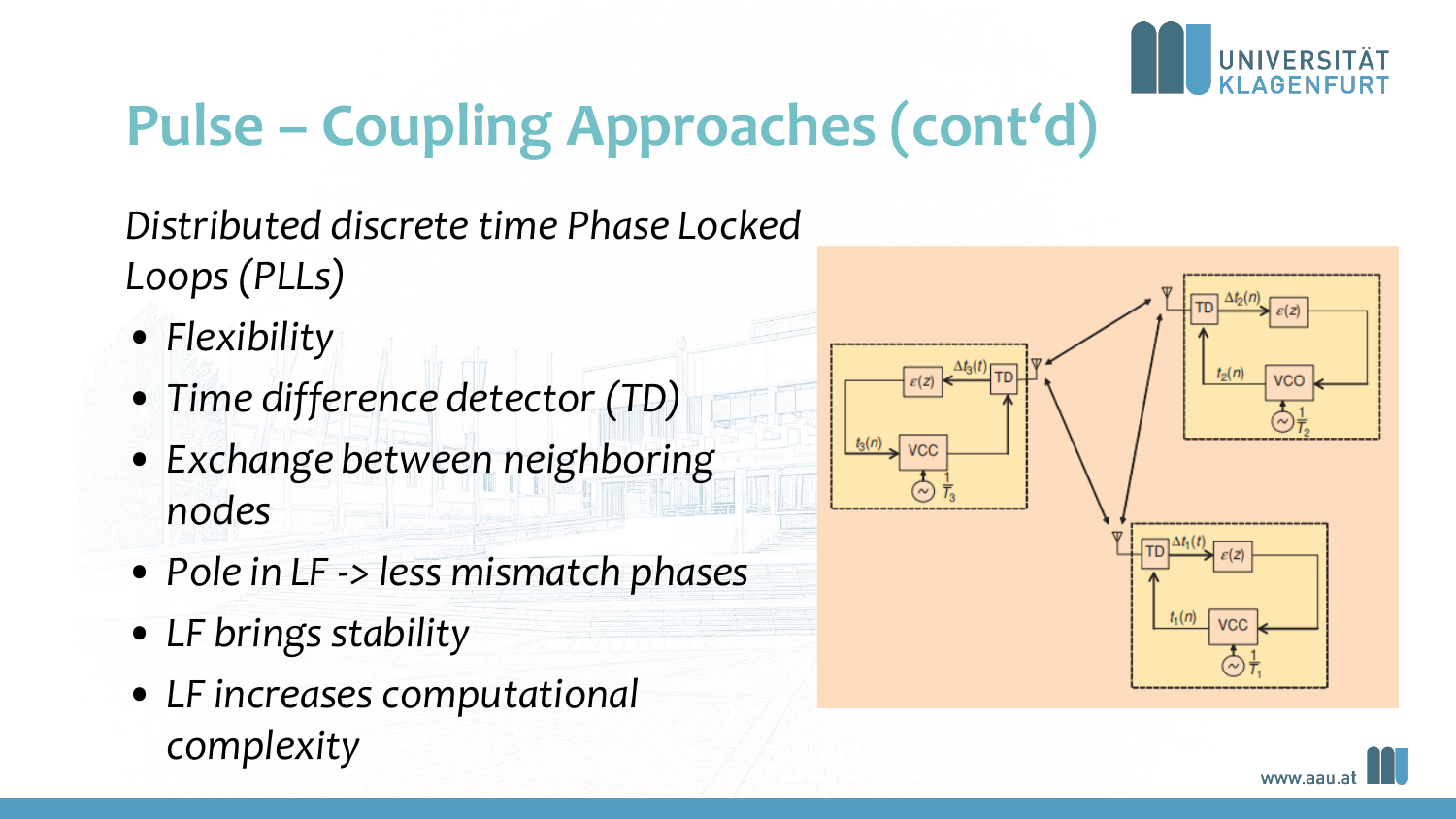## **Further Analysis**

Impact of topology and small-word effects

- Amount of shadowing
- Existence of paths with small number of edges between any two nodes
- Close connections
- Long links



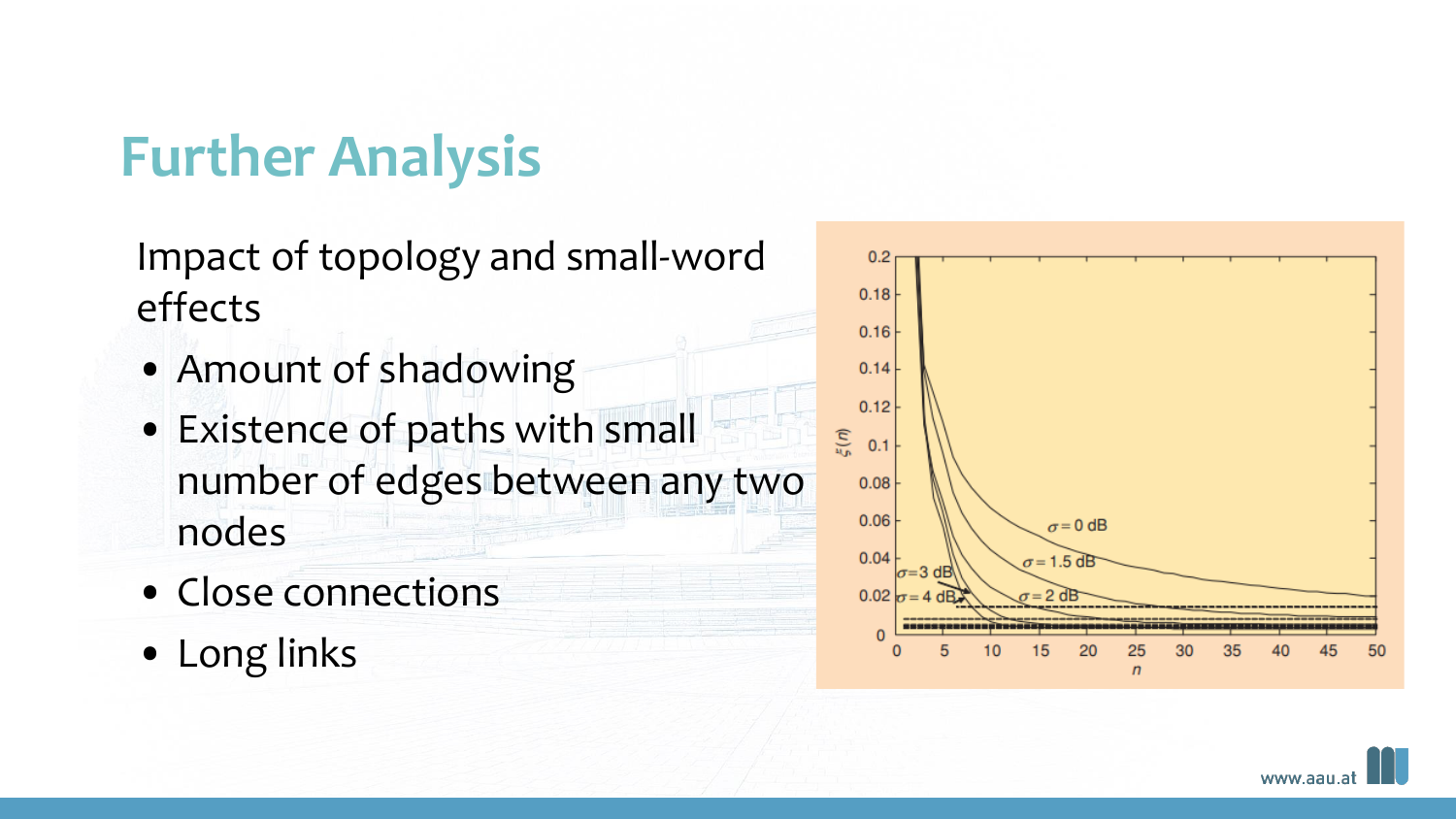## **Further Analysis**

Fault tolerance and security

- Resilience of distributed sychronization
- Clock errors
- Outliers
- Synchronization within a limited timing error

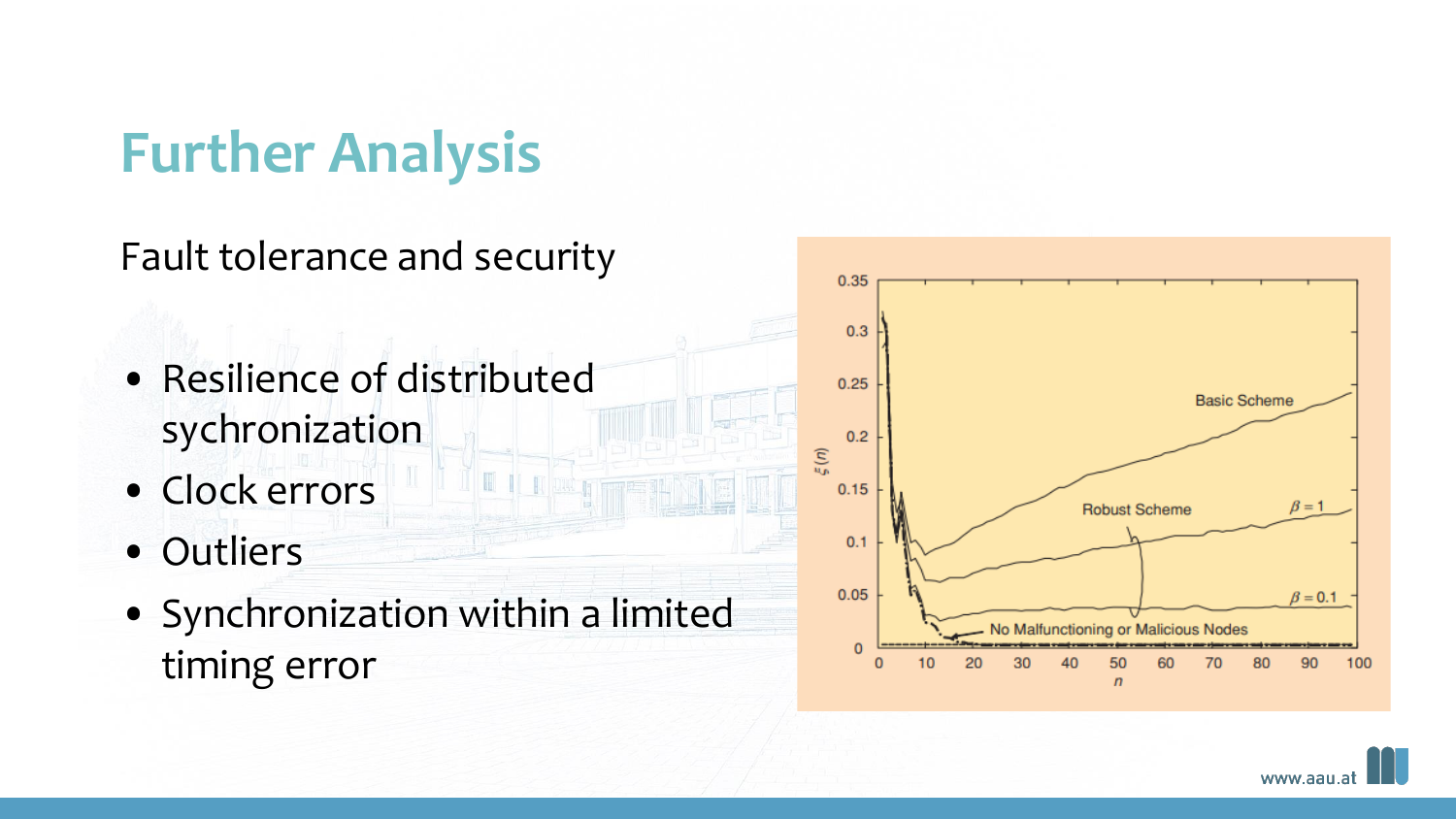# **Applications**

Distributed consensus for multiagent coordination and distributed estimation/detection in Wireless Sensor Networks

- Achieving consensus on given quantity
- Monitoring, tracking, localization

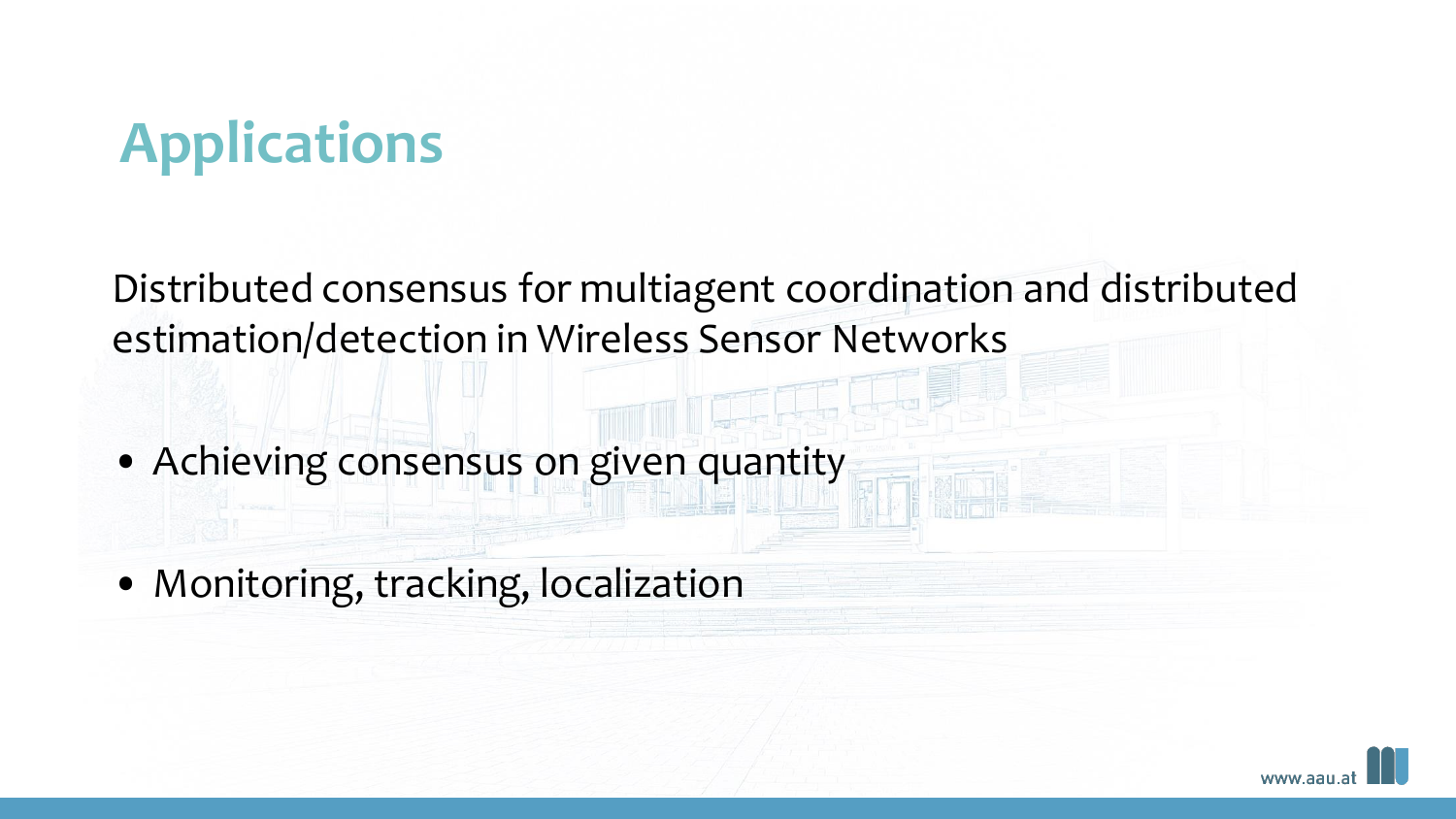## **Conclusion**

- Different approaches
- Packet-coupling vs Pulse-coupling

L D

• Synergy between distributed synchronization and distributed estimation/detection problems